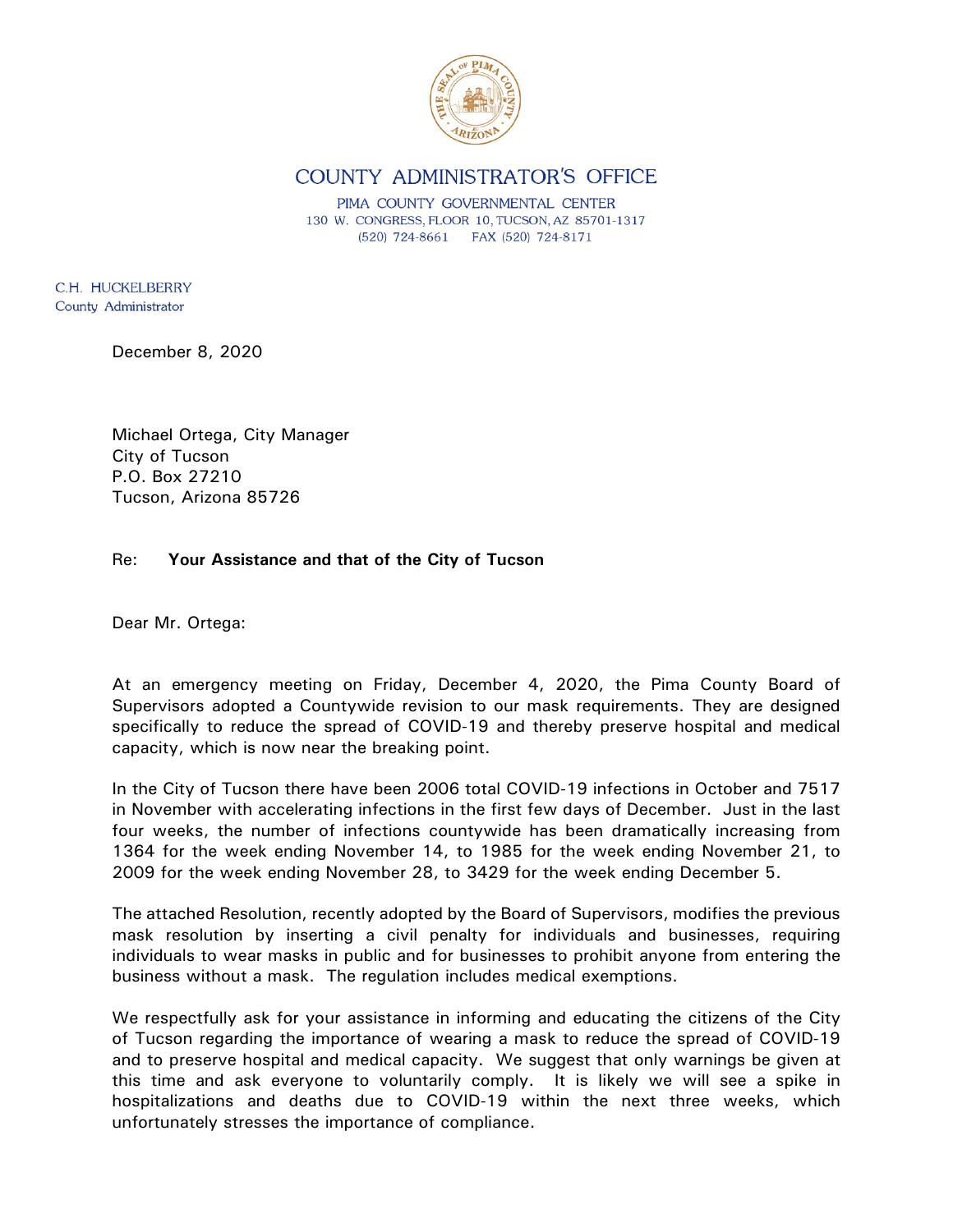Mr. Ortega Re: **Your Assistance and that of the City of Tucson** December 8, 2020 Page 2

Pima County asks for your cooperation and assistance. I would like to thank you in advance for such.

Sincerely,

C. Dulultaux

County Administrator

Enclosures

c: The Honorable Regina Romero, Mayor, City of Tucson The Honorable Chairman and Members, Pima County Board of Supervisors The Honorable Supervisors Elect, Pima County Board of Supervisors Jan Lesher, Chief Deputy County Administrator Francisco García, MD, MPH, Deputy County Administrator & Chief Medical Officer, Health and Community Services Terry Cullen, MD, MS, Public Health Director, Pima County Health Department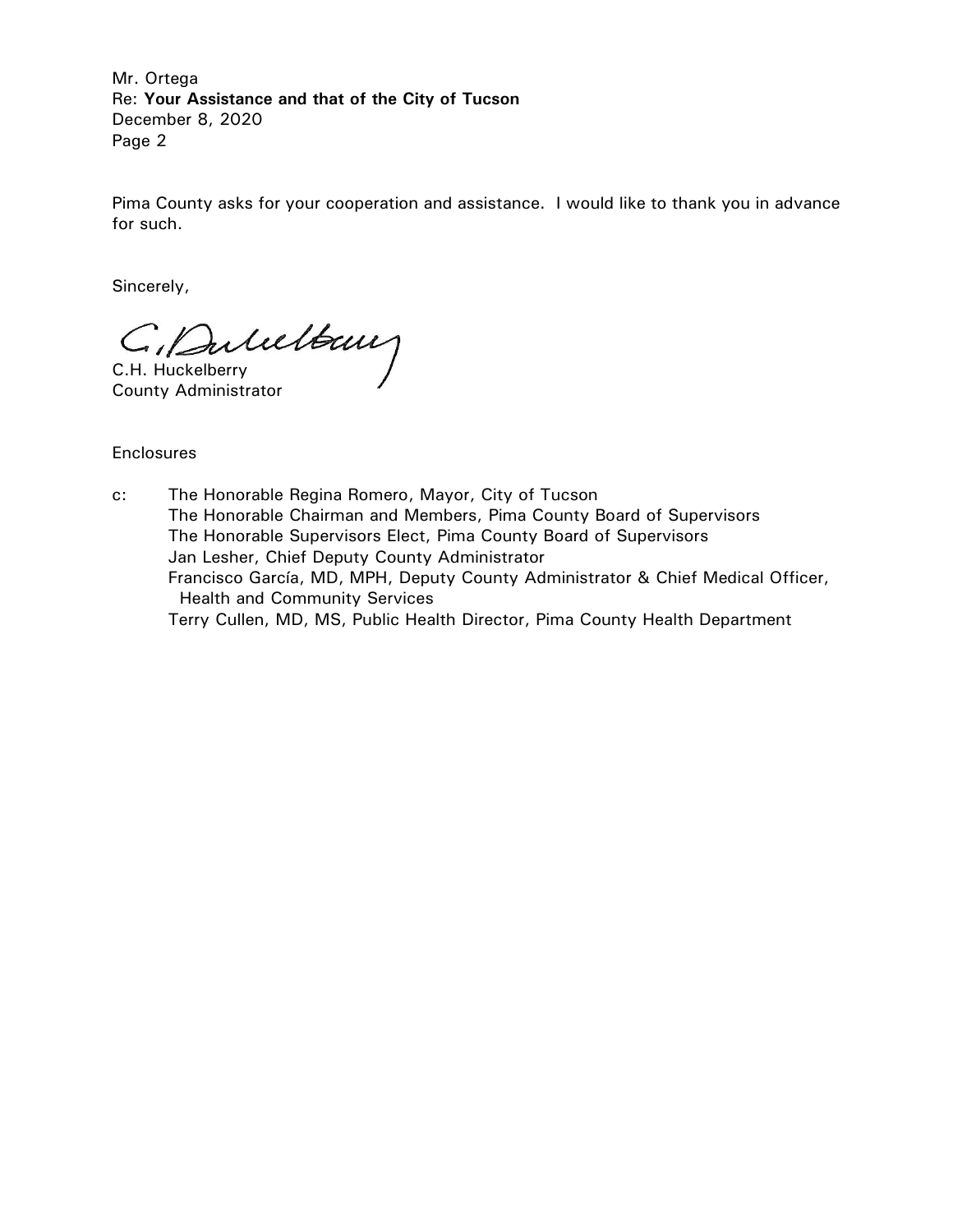## RESOLUTION NO. 2020-96

RESOLUTION OF THE PIMA COUNTY BOARD OF SUPERVISORS ADOPTING REGULATIONS NECESSARY FOR THE PUBLIC HEALTH AND SAFETY OF PIMA **COUNTY'S INHABITANTS, REQUIRING PERSONS TO** WEAR FACE COVERINGS WHEN THEY ARE IN PUBLIC **PLACES** AND CANNOT **EASILY MAINTAIN** A CONTINUOUS PHYSICAL DISTANCE OF AT LEAST 6 **FEET FROM ALL OTHER PERSONS** 

The Board of Supervisors of Pima County, Arizona finds:

- 1. On March 19, 2020, Pima County adopted Resolution 2020-18, declaring a state of emergency related to the Covid-19 outbreak. That state of emergency remains in effect.
- 2. The Covid-19 pandemic is the worst public-health crisis the United States has faced in a century. It has caused over 273,000 confirmed deaths in the United States and infected over 13.9 million people, though the actual numbers of deaths and infections are very likely higher. Many of those who survive Covid-19 will do so only after experiencing serious illness and lengthy hospitalization.
- 3. On June 19, 2020, the Pima County Board of Supervisors adopted Resolution 2020-49, requiring all persons in Pima County who are not exempt under that Resolution to wear compliant face coverings while in public and unable to easily and continuously physically distance from others. The Board hereby readopts and incorporates by reference the findings in Resolution 2020-49, as updated by those in this Resolution.
- 4. Section 5 of Resolution 2020-49 requires that the Board give express authorization before any civil or criminal enforcement of its requirements can be taken.
- 5. Arizona is again experiencing alarming community spread of Covid-19 and decreased availability of necessary healthcare resources, including hospital and intensive-care beds.
- 6. As part of the effort to mitigate the spread of Covid-19, more stringent enforcement of face-covering requirements is necessary.
- 7. Pima County, through both the Board of Supervisors and its Health Department, has broad authority to take action to protect the public health and safety of all Pima County's inhabitants, see A.R.S. § 11-251(17); A.R.S. Title 36, Chapter 1, Article 4; Marsoner v. Pima County, 166 Ariz. 486 (1991), including authority to adopt and enforce "regulations necessary for the public health and safety of the inhabitants," A.RS. § 36-183.02.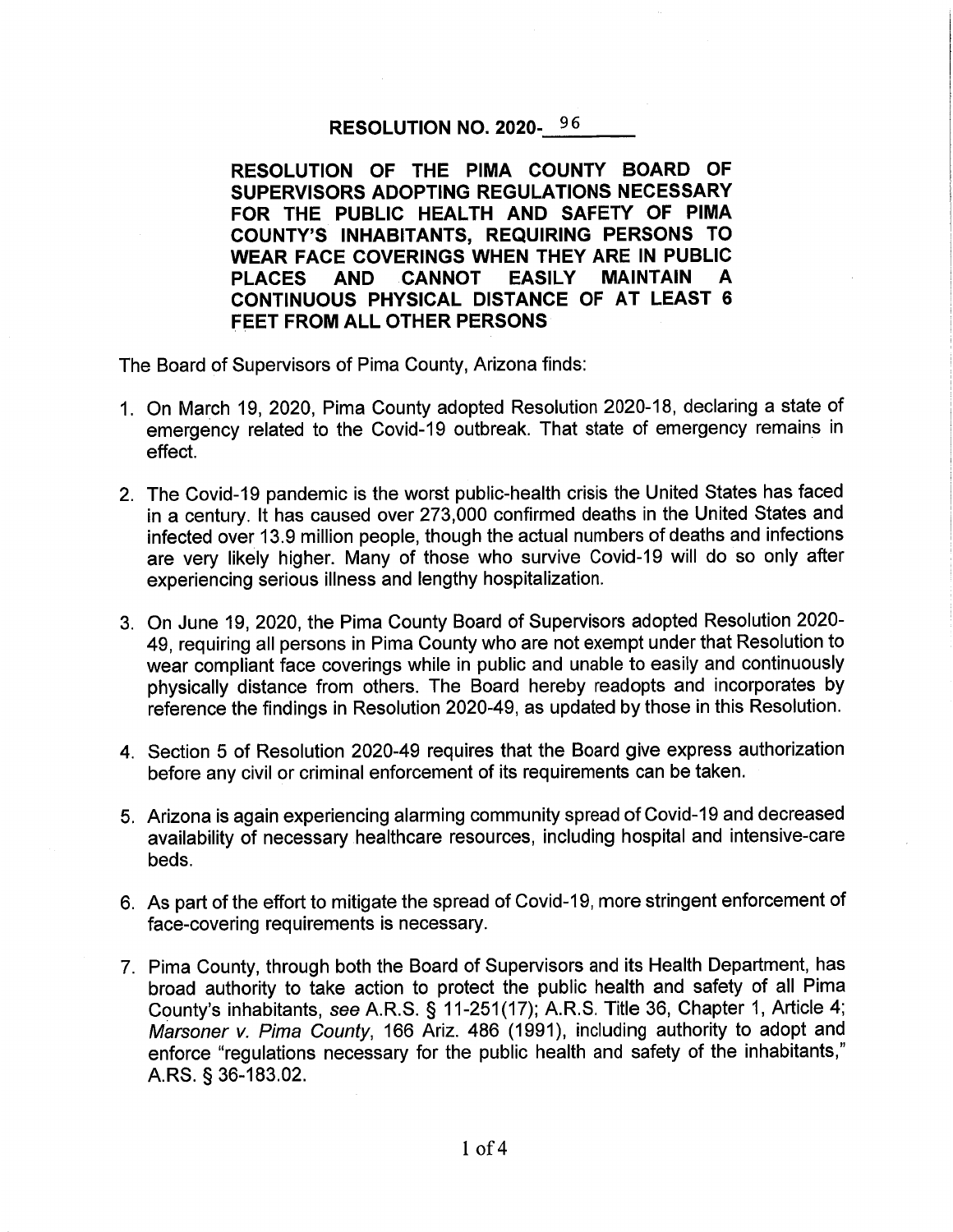8. For purposes of clarity, the Board desires to readopt and restate the provisions of Resolution 2020-49, with amendments to Sections 3 and 5 and other clarifying amendments in Section 1(b).

## NOW, THEREFORE, BE IT RESOLVED,

Section 1. Face coverings required. Every person must wear a face covering that completely and snugly covers the person's nose and mouth when the person is in a public place and cannot easily maintain a continuous distance of at least six feet from all other persons. For purposes of this Resolution:

- a. "Face covering" does not include any mask that incorporates a one-way valve (typically a raised plastic cylinder about the size of a quarter on the front or side of the mask) that is designed to facilitate easy exhaling.
- b. "Public place" means any place, indoor or outdoor, that is open to the public or a segment of the public and includes, but is not limited to, businesses or other establishments where people assemble or members of the general public may enter; schools; offices; public buildings, highways, and parks; and public transportation, including taxicabs and ride sharing.

Section 2. Exempt persons. Section 1 of this Resolution does not apply to:

- a. Children under the age of 5. Parents or guardians are responsible for ensuring that children between the ages of 5 and 17 wear appropriate face coverings when required under this Resolution.
- b. Persons who cannot medically tolerate wearing a face covering. A person is not required to provide documentation demonstrating that the person cannot medically tolerate wearing a face covering.
- c. Persons who are hearing impaired, or communicating with a person who is hearing impaired, where the ability to see the mouth is essential for communication.
- d. Persons, including on-duty law-enforcement officers, for whom wearing a face covering would create a risk to the person related to their work, as determined by local, state, or federal regulators or workplace safety guidelines.
- e. Persons who are obtaining a service involving the nose, face, or head for which temporary removal of the face covering is necessary to perform the service.
- f. Persons who are eating or drinking at a restaurant or other establishment that offers food or beverage service, so long as the person is able to maintain a distance of 6 feet away from persons who are not members of the same household or party as the person.
- g. Any member of a group of persons who are in a public place together and live in the same household or are part of a party of 10 or less, so long as the group can easily maintain a continuous physical distance of at least 6 feet from all other persons not part of the household or party.
- h. Persons who are engaged in outdoor work, recreation, or exercise, when alone or as part of a group of people who live in the same household or constitute a party of 10 or less, so long as they are able to easily maintain a continuous physical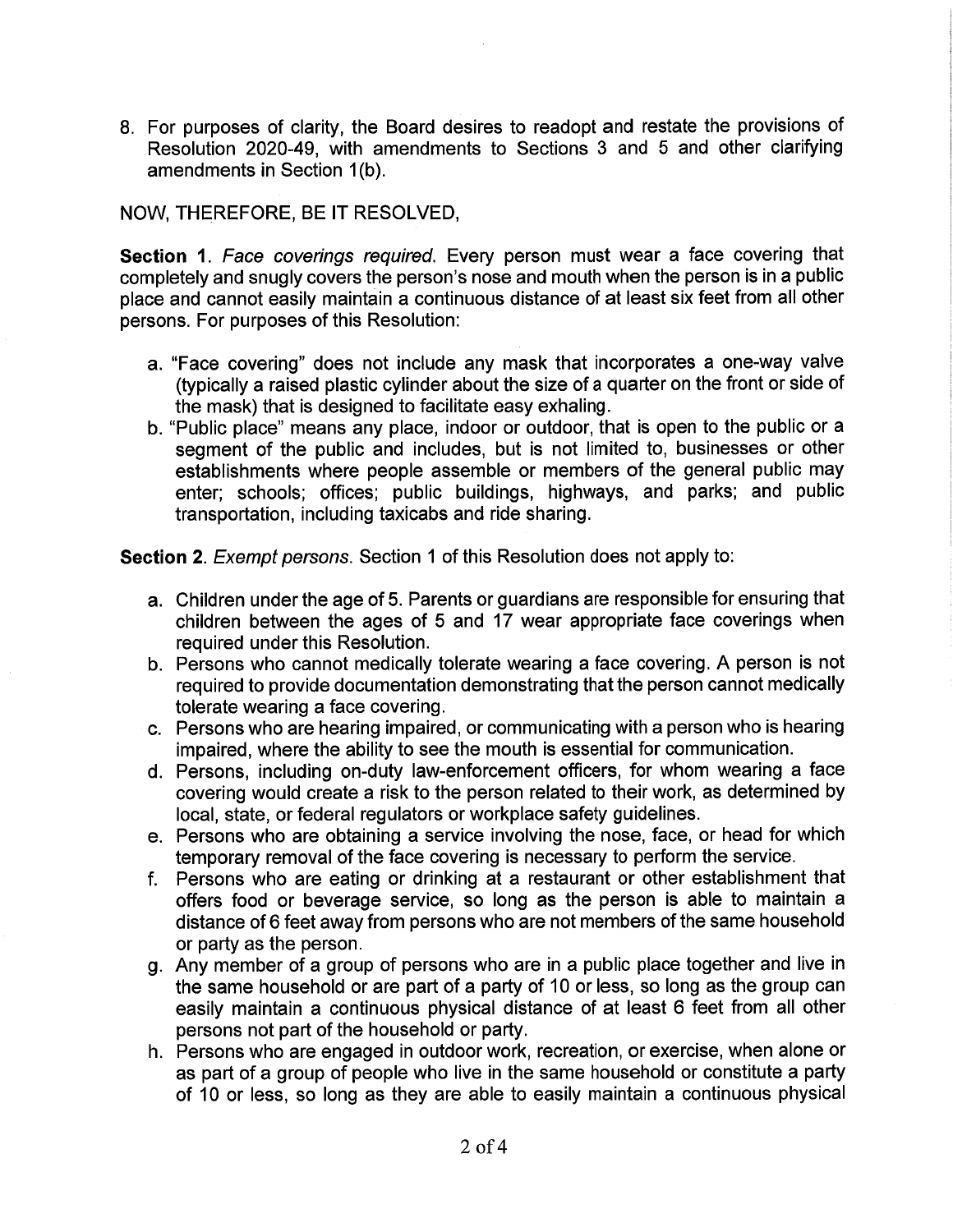distance of at least 6 feet from all other persons not part of the same household or partv.

- *i.* Persons who are incarcerated.
- Persons who are swimming. i.
- k. For any activity not listed for exemption, an exemption may be granted on a caseby-case basis from the Pima County Chief Medical Officer and the Director of the Pima County Health Department. General descriptions of exemptions granted will be posted on a website accessible via www.pima.gov, without identifying who requested the exemption.

Section 3. Establishments. Establishments that are open to the public must provide face coverings to their employees and require them to wear them. Additionally, establishments that are open to the public and in which continuous physical distancing of at least six feet between persons cannot be easily maintained must refuse to allow a person who is not exempt under Section 2 and who is not wearing a face covering to enter the establishment and must request that a person inside the establishment leave if the person is not exempt under Section 2 and is not wearing a face covering.

Section 4. Complaints and investigations. Pima County will provide a public website available via www.pima.gov through which any person may file a written complaint alleging noncompliance with this Resolution at any establishment that is open to the public. The website will allow the submission of photographs, and, when possible, photographs depicting violations should be provided. The Pima County Health Department will investigate complaints and take enforcement action where appropriate. Pima County will post copies of the complaints and associated documentation, including photographs, on the website.

## **Section 5. Compliance and enforcement.**

- a. A violation of Section 1 of this Resolution is a civil infraction that carries a penalty of \$50 per infraction.
- b. A violation of Section 3 of this Resolution by an establishment is a civil infraction that carries a penalty of \$500 per infraction. In addition, if the Pima County Health Department investigates and finds noncompliance at an establishment, it may recommend to any governing body that issues a permit or license to that establishment, including when applicable the Arizona State Liquor Board, that the permit or license be suspended.
- c. Nothing in this Resolution limits or precludes any other means of enforcement authorized by law.

Section 6. Applicability. This Resolution applies throughout Pima County, including within incorporated areas.

**Section 7.** Effective date. This Resolution is effective upon adoption.